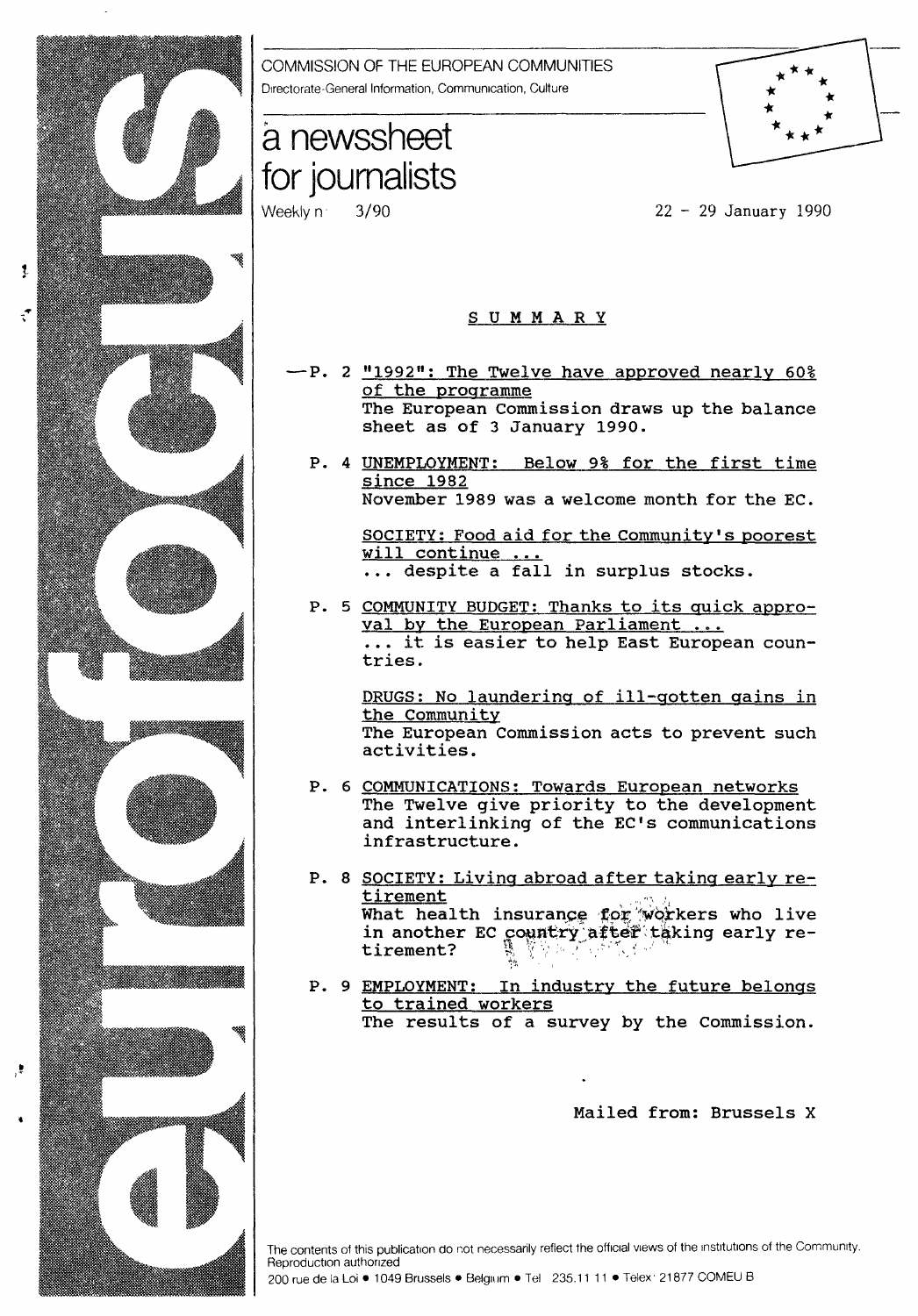### <sup>11</sup> 199211 : The Twelve have approved nearly 60% of the programme

The European Commission draws up the balance sheet as of 3 January 1990.

Ministers of the 12 European Community countries had approved nearly 60% of the "1992" single market programme as of 3 January 1990. Of the 279 measures needed to complete the single market, the Twelve had definitely adopted 142, or nearly half the total, according to a balance sheet published by the European Commission at the beginning of the year. Ten measures have been partially adopted while another six await scrutiny by the European Parliament.

Since the Single European Act came into force on 1 July 1967, the Twelve have been working at a faster pace. The SEA modifies the Community's "constitution", replacing the need for unanimity in decision-making by majority voting in a number of fields. The decision-making by majority voting in a number of fields. European Commission, meanwhile, has nearly completed its task of drafting the necessary proposals, having already submitted 261 of the 279 texts to the Twelve. The work of the European Parliament was delayed by elections to it in June 1989 and the Euro-MPs must still examine over 60 proposals. As a result there has been a slowdown in the pace at which the EC Council of Ministers has taken decisions.

The "1992 Community legislation" already adopted covers the most varied areas: harmonization of technical standards, credit, insurance, mutual recognition of diplomas, road and air transport and television, to mention only some of them. After dragging their feet, the Twelve even made progress last year towards the elimination of border checks - on goods, not people, however.

Two difficulties remain: The free movement of persons and taxation. The Twelve have failed so far to find a way of eliminating checks on their citizens even while fighting effectively against terrorism, organized crime and drug trafficking at the Community level. Even the 5-nation Schengen group, consisting of Germany, France and the three Benelux countries, failed to set an example for the rest of the Community from 1990 onwards, as had been hoped.

As for taxation, it continues to pose serious problems, starting with the taxation of savings, which is resisted in Luxembourg, to the harmonization of VAT rates and the elimination of the

(Contd.)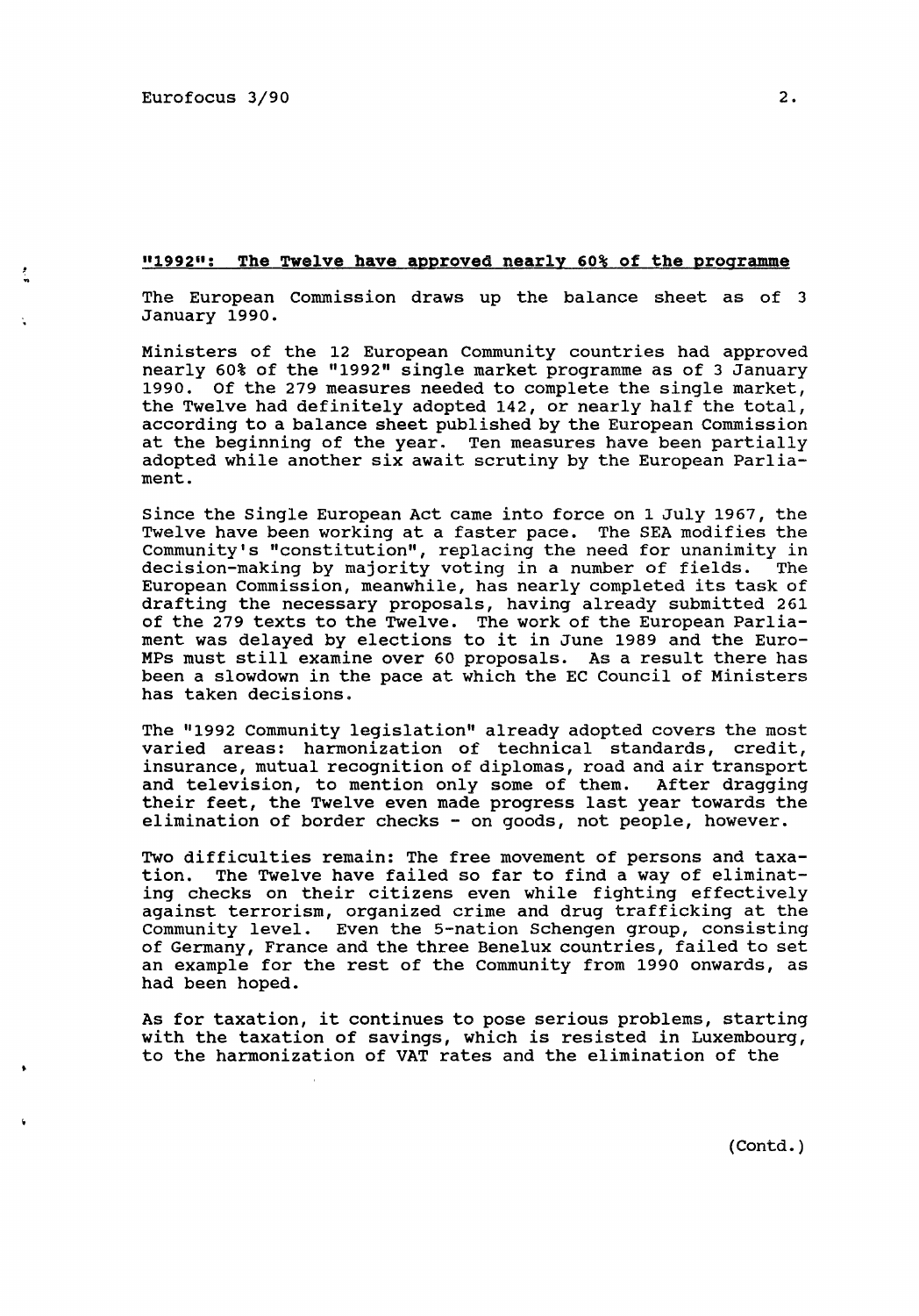### (Contd.)

duty-free allowances enjoyed by travellers within the Community, a move over which the Danes in particular have strong reservations. What is more, the Twelve have failed even to agree to the European Commission's proposal to simply double these duty-free allowances for the time being.

Even if all Community authorities were to redouble their efforts, the completion of the single market could still be held up by the national authorities. The fact is that nearly all the measures taken within the context of the 1992 programme must be incorporated into the laws of the Member States before they can have force of law within their territories. But the fact is that of the 88 pieces of Community legislation that came into force before the end of 1989, a mere 14 had been transposed in all 12 EC countries and only 24 in the nine older Member States - the EC less Greece, Spain and Portugal. The commission had already drawn attention to this problem, and the Twelve have begun to speed up the necessary procedures. They will have to keep up the good work, given that 28 new "European laws" must come into force in 1990.

This does not mean that a piece of Community legislation which has not been transposed into national legislation cannot be enforced in the Member State in question. According to the European Internal Market Commissioner, Martin Bangemann, an enterprise can certainly try to invoke directly the European "law" in question, especially if it deals with a subject over which the national authorities have virtually no room for manoeuvre. The harmonization of technical standards is a good example of this.

Here is a tip for those with a personal computer which is linked to the national telecommunications network: Thanks to the INFO 92 databank set up by the European Commission, you can obtain upto-date information on the adoption of the necessary legislation under the 1992 programme and its transposition into national The cost of consulting the databank is ECU 10 per hour. For detailed information call Brussels 235-00-01 or 235-00-03.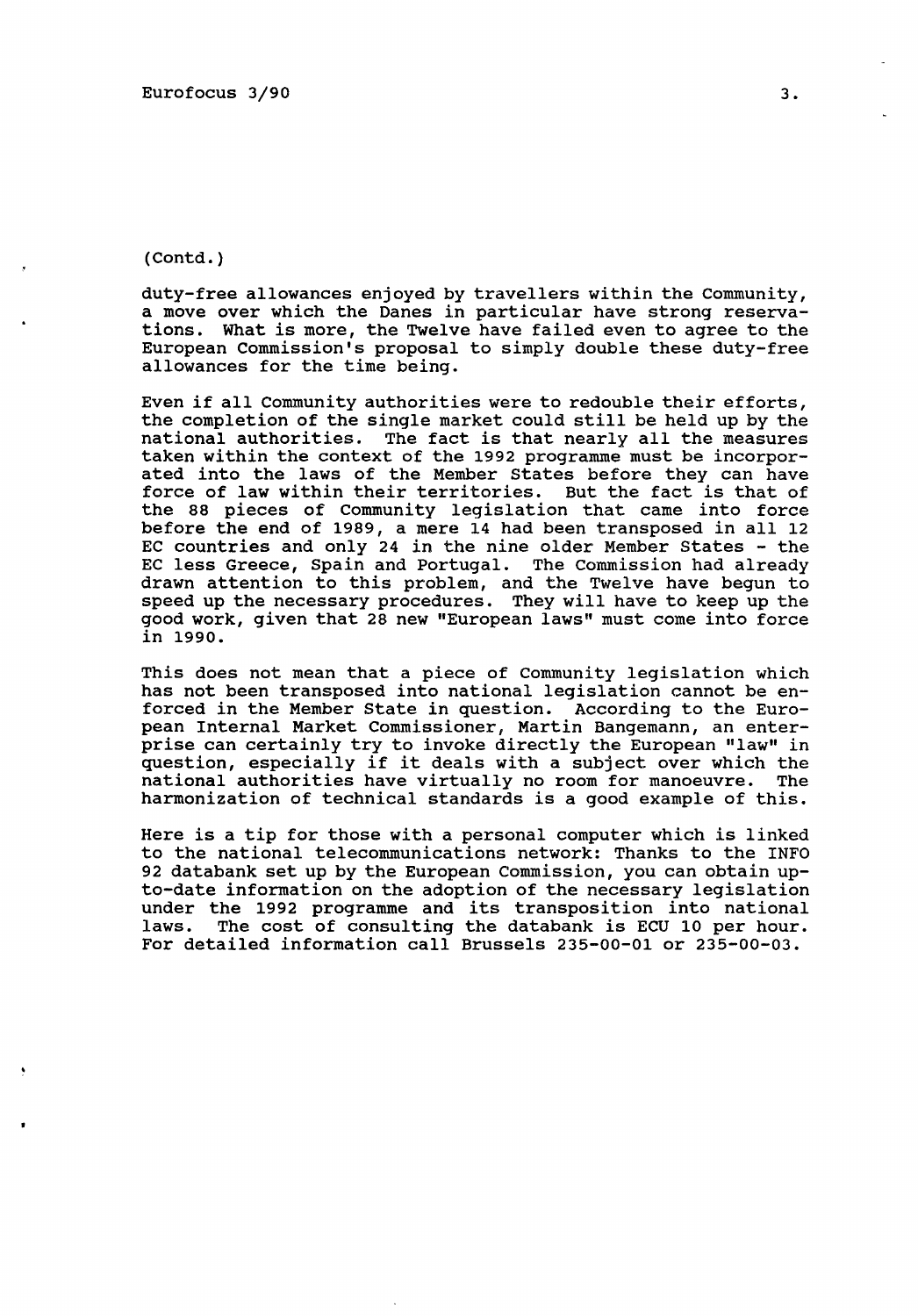### UNEMPLOYMENT: Below 9% for the first time since 1982 November 1989 was a welcome month for the EC.

Unemployment in the 12-nation European Community fell below the 9%-mark, seasonally adjusted, for the first time since 1982, when it dropped to 8.9% last November, according to Eurostat, the Community's statistical office. The unemployment rate stood at 9.7% in November 1988.

Most EC countries recorded falls of this magnitude over the 12 month period. However, unemployment levels remained largely unchanged in France, Italy, Luxembourg and Portugal and rose in Denmark.

Unemployment rates were unchanged or static in nearly all Community countries last November. Only Germany and Denmark recorded a rise, attributed by Eurostat largely to the arrival of immigrants from Eastern Europe.

Unemployment rates for the under-25s declined more rapidly than for the working population as a whole over the 12 months to last November, falling from 19.1% to 17.1%. Only in Denmark was there a rise in youth unemployment.

### SOCIETY: Food aid for the Community's poorest will continue ... ... despite a fall in surplus stocks.

The European Community had budgeted ECU 150mn.\* for food aid for its poorest citizens this year. This is the same amount as in 1989, and it will be used to buy foodstuffs for free distribution through the charities prepared to undertake this task. The European Commission stressed before the end of last year that the considerable fall in the Community's agricultural surplus would not lead to a reduction in food aid.

In 1989 more than 24,000t. of beef and nearly 15,000t. of butter were distributed, mainly in France and Spain as well as in Britain, Italy, Greece and Portugal.

\* 1 ECU = UK£0.74 or IR£0.77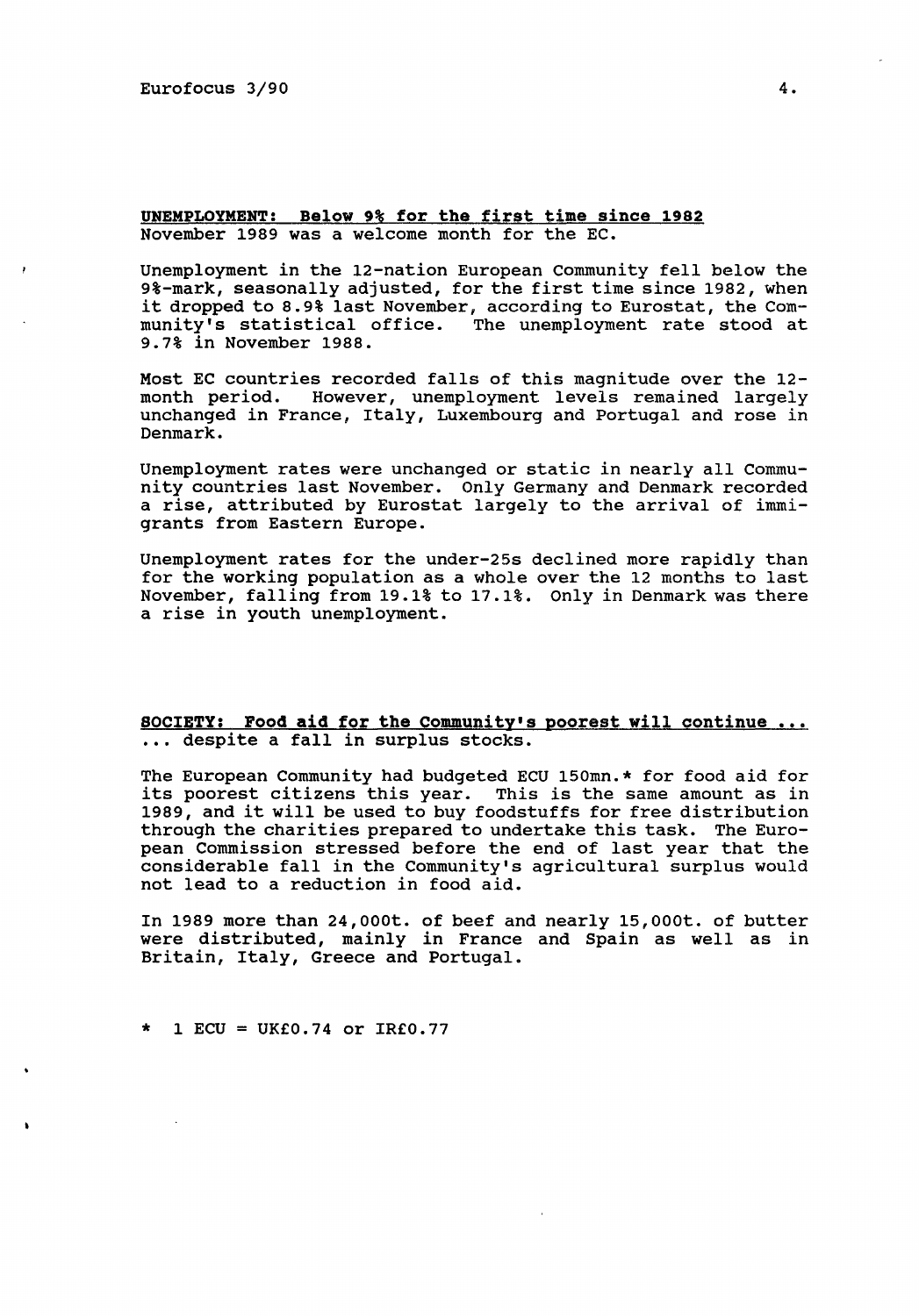# COMMUNITY BUDGET: Thanks to its quick approval by the European Parliament ...

... it is easier to help East European countries.

Euro-MPs wasted no time in adopting the European Community's budget for 1990, thus making it possible for the European Commission to release ECU 300mn.\* for Eastern Europe.

Under the terms of the cooperation procedure introduced by the Single European Act, all that remained to be done, once the European Commission and Council of Ministers had given the goahead, was for the European Parliament to signify its agreement, for the 1990 budget to be definitively adopted. The total amount of the budget is ECU 46,700mn.

The rapidity with which the budget was adopted enabled the Community to quickly release ECU 300mn. in aid to Poland and Hungary. This aid is aimed at strengthening their economies and is in addition to a number of emergency measures already taken by the Community.

 $1$  ECU = UK£0.74 or IR£0.77

DRUGS: No laundering of ill-gotten gains in the community The European Commission acts to prevent such activities.

The European Community will not leave the door open to money from drugs; on the contrary, it will take a series of measures aimed at combating the laundering of money from the traffic in drugs, at compacing the laundering of money from the cruitic in drugs,<br>according to Sir Leon Brittan, a European Commission Vice-President. But to be effective, action must be taken at the international level, according to the Commission.

It is already taking part in the task force set up by the 7 nation Western summit in Paris last July to combat the cancer which is undermining the international financial system. At the Community level the Commission plans to take measures aimed at giving the Member States the possibility of quickly identifying suspicious financial transactions and promoting effective cooperation between their financial institutions, police and judiciary.

The Commission also envisages cooperation between the Twelve and third countries.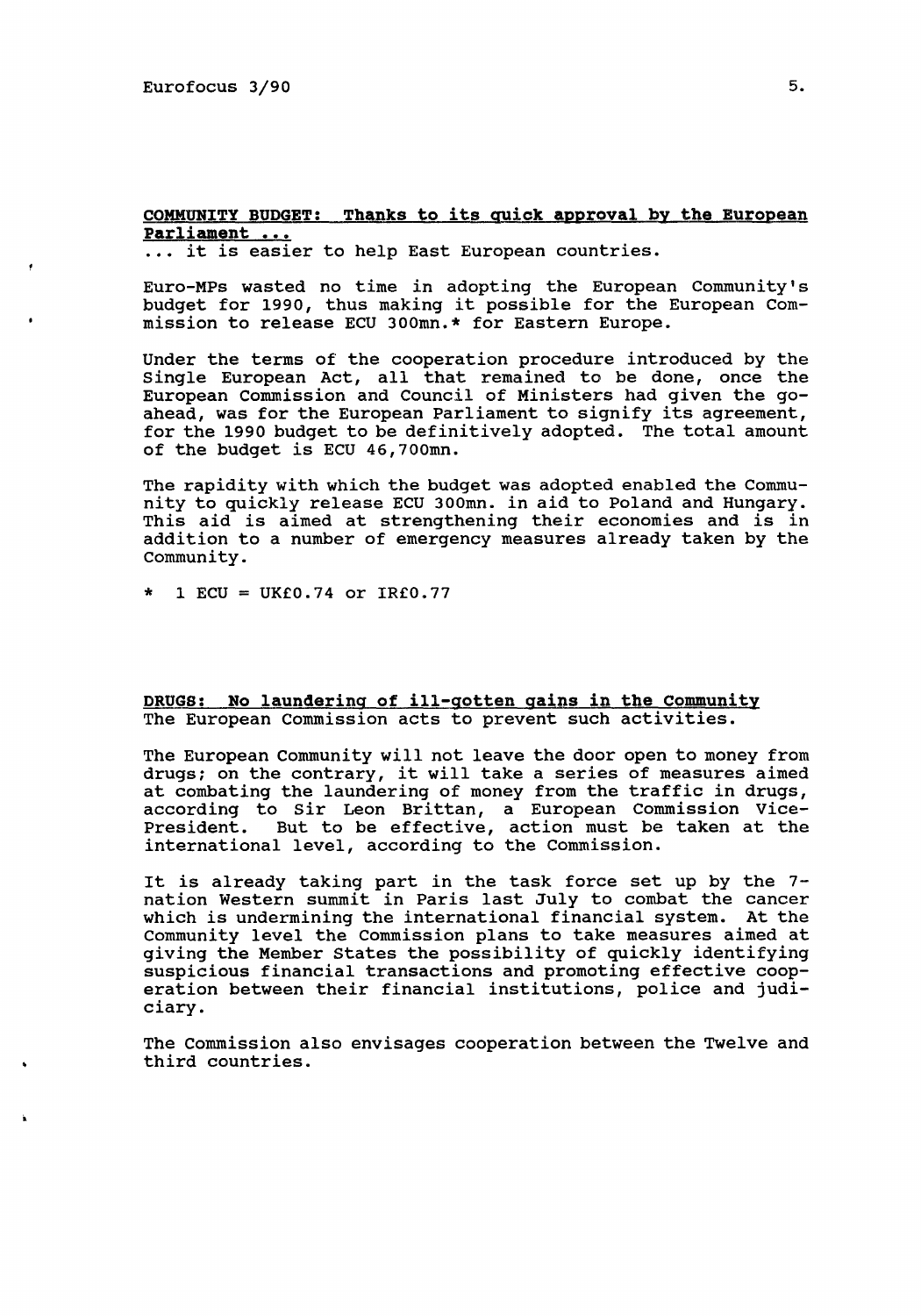#### COMMUNICATIONS: Towards European networks

The Twelve give priority to the development and interlinking of the EC's communications infrastructure.

The single European market, to begin with, is the free movement<br>of persons, goods and services and capital. But in order to of persons, goods and services and capital. bring this project to fruition it is necessary to improve and extend the communications network, and develop it where it does not exist at present. The fact is that the Community's infrastructure, although the world's most effective, is handicapped in two ways: communication between its various parts is not easy and these parts are geared to meeting national needs for the most part.

To remedy this state of affairs the Twelve have adopted a resolution which outlines a plan to create European networks. It is with this in mind that the EC Council of Ministers has asked the European Commission to present it, before the end of this year, a work programme as well as proposals for suitable measures, taking into account the possibility of extending these actions to the Community as a whole.

The Commission already had the intention of organizing its work programme around a certain number of points. To begin with it will be necessary to check if intervention by the EC is justified; it may be that the projects should be taken in hand by other public or private bodies. It will then be necessary to draw up a timetable, identify obstacles and eventual insufficiencies, assess financial problems and, finally, if needed, provide for a consultation procedure prior to the execution of the projects.

To have an idea of the magnitude of this programme, it is enough to point out that the European networks in question cover air traffic control; energy distribution; transport, especially the most efficient forms, such as high-speed trains (TGV) as well as telecommunications networks, notably the links between the Community's main urban centres using wide-band telecommunication services, and the implementation of various training programmes.

In concrete terms, the main lines of future action will deal mainly with the following points:

(Contd.)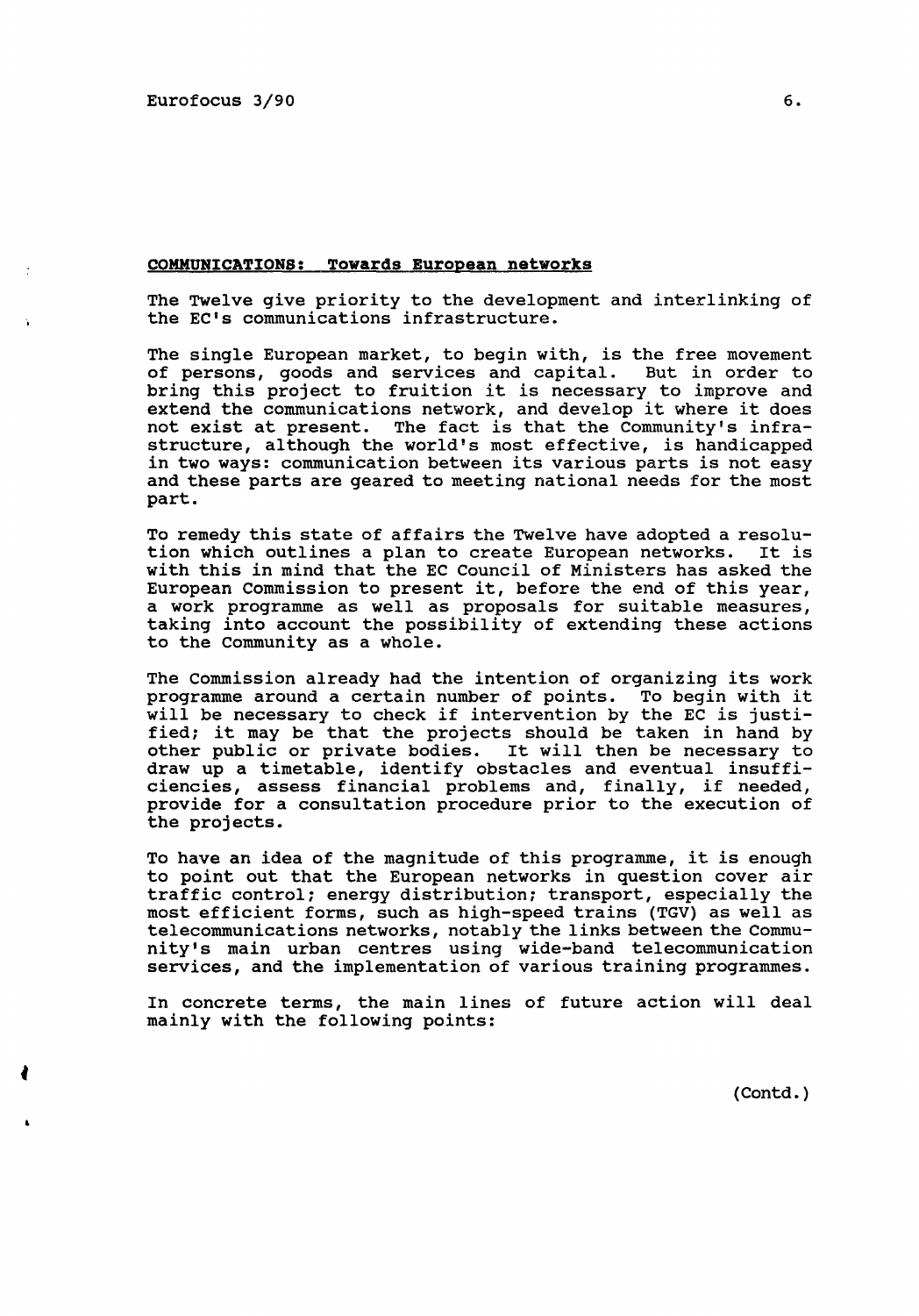(Contd.)

- (a) the setting up of a telecommunications system interlinked to the integrated services digital network (ISDN) and a trans-European integrated network for voice, pictures and text, to replace the various compartmentalized, incompatible national systems. It is also a question of catching up with the United States by creating a European electronic data interchange system, which will make it possible to exchange contracts and invoices in a standardized, electronic form; for example.
- (b) the elimination of physical frontiers, so as to make possible cooperation between police forces; the joint management of customs regulations and the organization of compatible, computerized systems of medical treatment;
- (c) the development of high-performance transport networks, starting with the coordination of air traffic control: there are some 42 control centres in Europe, as compared to 20 in the United States, which handle three times as many flights<br>- hence the numerous delays, which are estimated to cost<br>several billion ECUs. The growth in traffic is no longer The growth in traffic is no longer compatible with the costly and ineffective juxtaposition of national systems. As for rail transport, the European network of high-speed trains must be developed, both by making better use of the existing, under-utilized infrastructure and building the missing links, such as the Channel tunnel. Finally, there is a need to set up a system of road traffic, safety and information to deal with the increase in road accidents and minimize the management of road traffic;
- (d) the interlinking of energy networks. It is necessary to set up a network of pipelines for the transport of natural gas in Greece and Portugal and ensure an interconnecting network between the Italian mainland, Corsica and Sardinia, as well as between Spain, Portugal and France;
- (e) the revaluation of training through programmes such as COMETT, ERASMUS and LINGUA, for example. If the European Community does not invest in its present and future workforce, it will witness a fall in its capacity to innovate and compete.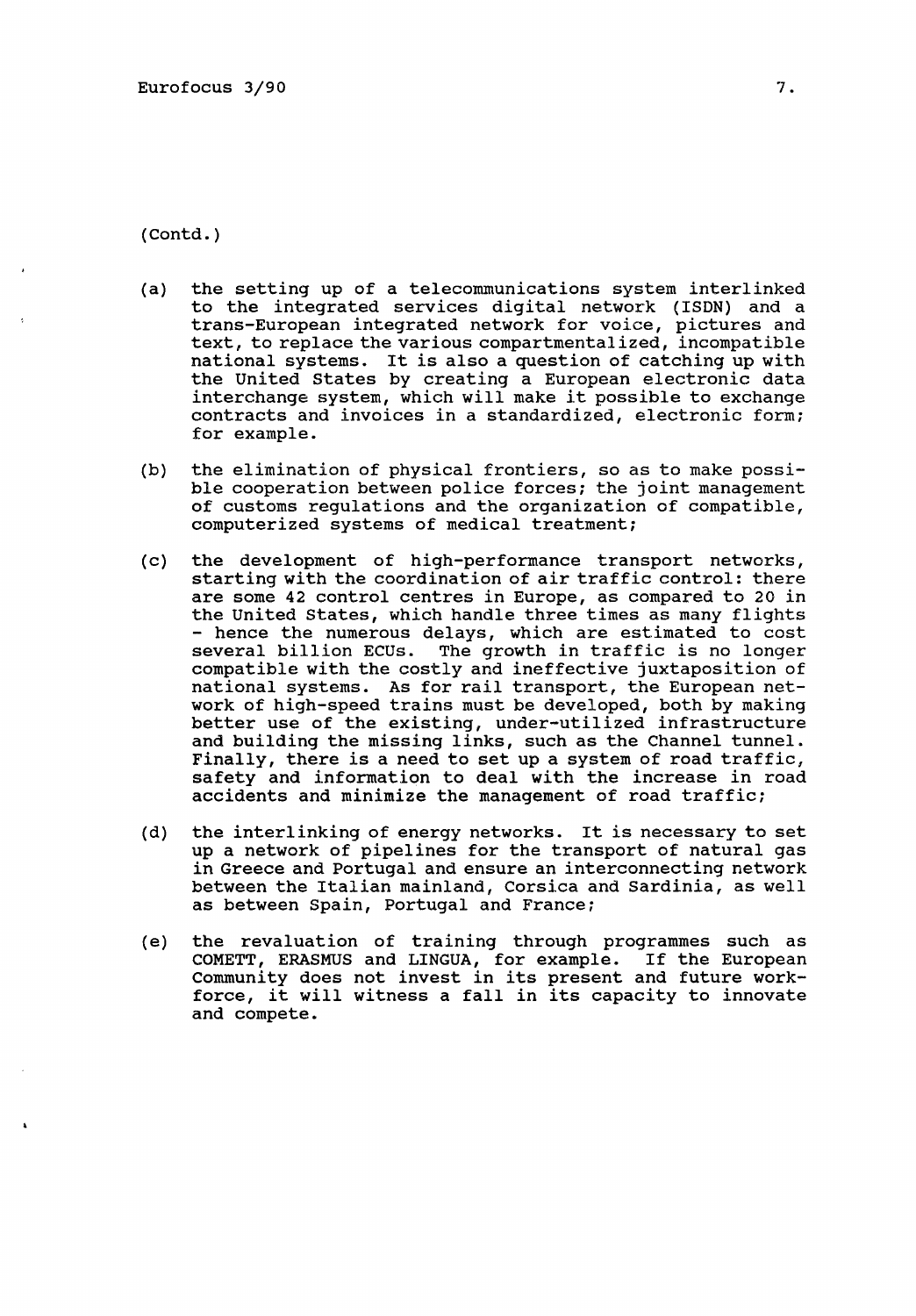## SOCIETY: Living abroad after taking early retirement

What health insurance for workers who live in another EC country after taking early retirement?

Existing EC legislation on social security contains no provisions, as regards reciprocal agreements on health care for European Community citizens resident in another Member State, for workers who have taken early retirement and settled down in another Member State. Under the terms of the regulation currently in force they are treated as retired persons only after they have reached the official retirement age in their own country; meanwhile they fall in the category of persons not gainfully employed and as such are not covered by the existing provisions.

Concerned by their plight, the British Euro-MP, Bryan Cassidy, asked the European Commission what measures it intended to take to remedy this state of affairs. In her reply Ms Vasso Papandreou, the European Commissioner responsible for social affairs, reminded Mr Cassidy that several years ago the European Commission submitted to the EC Council of Ministers proposals dealing with "the export of those taking early retirement" for workers who changed their residence, and the extension of them of the right to health insurance. She went on to point out that under the directive recently adopted by the Twelve, the right of residence (from June 1992) is made dependent on having a disability, early retirement or old-age pension or a pension arising from an accident at the workplace or an occupational disease. What is more, those receiving a pension also take out health insurance.